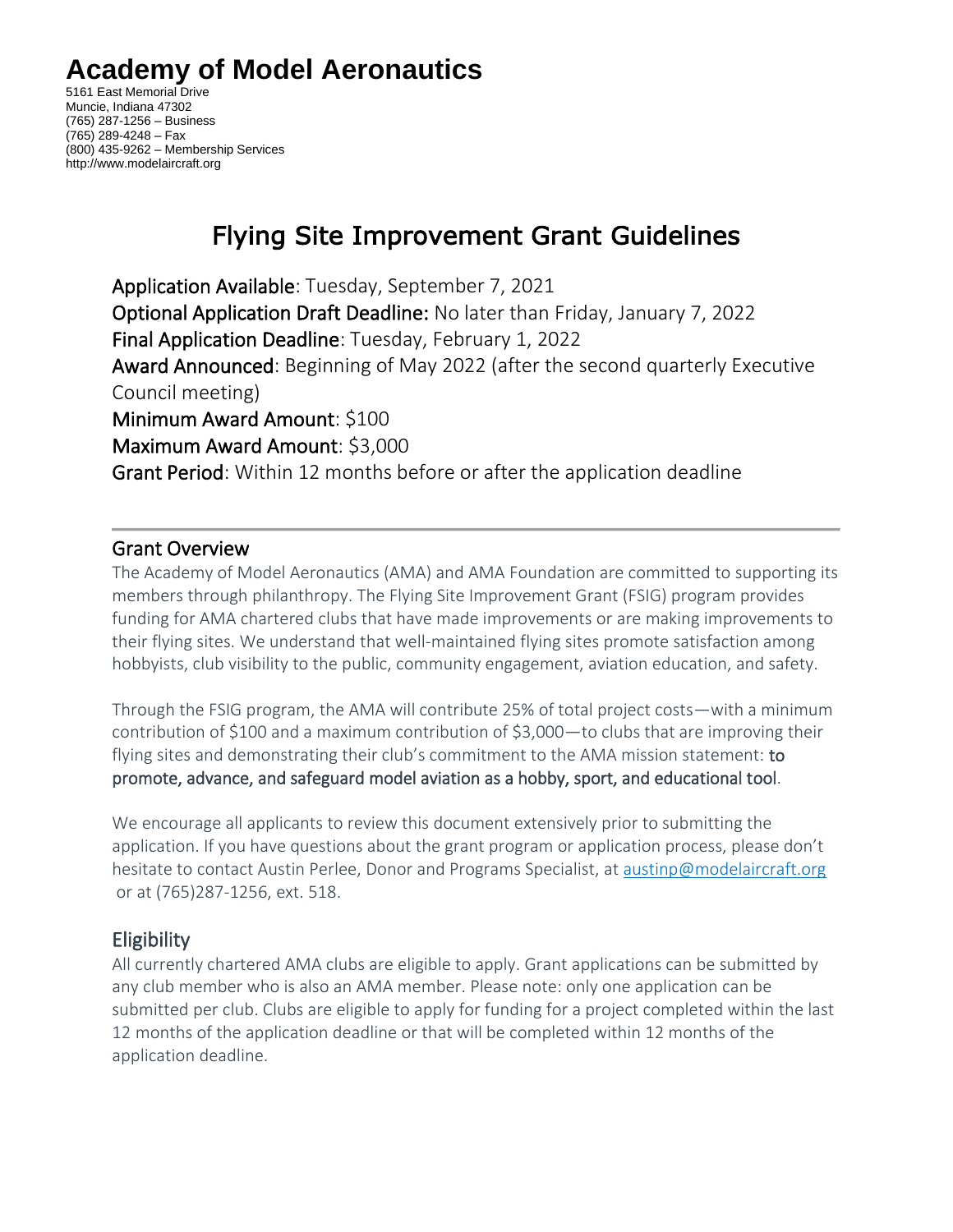Clubs who have applied for and were awarded FSIG funding in previous years are eligible to apply each year, though, priority will be given to clubs who have never received FSIG grant funding. Additionally, clubs who have been awarded FSIG funding in previous years must have submitted their final report prior to or by the final application deadline to be eligible for grant funding in the current cycle.

# Examples of What We Fund

- installation or repair of GeoTex runway(s)
- installation or repair of asphalt/concrete/gravel runway
- purchase of grass seed for runway installation or repair
- purchase of gravel, concrete, or asphalt for driveway installation or repair
- equipment rental for runway, driveway, or fence installation or repair (including fuel expenses, typically added into equipment rental costs)
- installation of drain tiles
- trenching equipment and drain tile or hose to move water around the runway and parking area
- purchase of an automated external defibrillator
- purchase of building materials
- purchase of a used shipping container, including site delivery and purchase of materials to paint, vent, and seal the roof
- purchase of mower
- purchase of land
- purchase of materials for safety fence or boundaries
- hire of a professional to roll the field with multi-ton roller
- purchase of a flag pole for a wind sock

# Examples of What We Don't Fund

- fuel for mowing the field
- oil changes or battery replacement for rental equipment
- relocation of a portable toilet (Porta Jon, Porta Potty, etc.)
- operational or overhead expenses (e.g., lawn mowing services, additional required insurance beyond AMA insurance that the landowner or local government requires)
- repair of mower
- property rental
- membership fee subsidization
- food or beverages provided to workers improving the flying site
- administrative costs (compensating or reimbursing club officers or members for labor or expenses)
- bank loans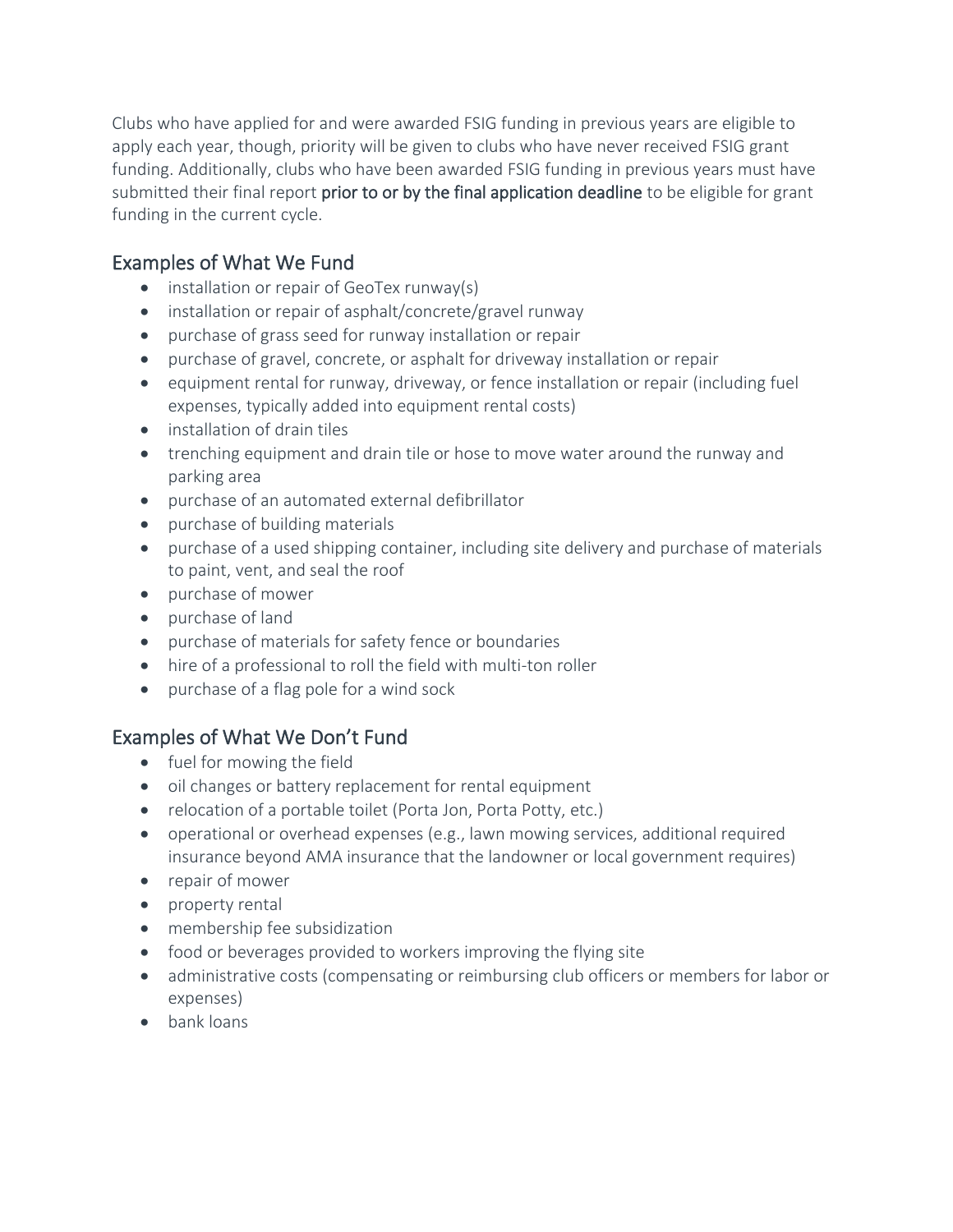## Grant Application Requirements

Successful applications will indicate a clear need for site improvements, describe a reasonable plan and timeline to address the need, and provide an accurate budget that shows all expenses. Furthermore, we are interested in applications that tell their club's story such as a brief history of the club, the club's flying site condition, typical flying activities and events, community and/or charitable involvement, membership recruitment, and long-term goals and plans for the club. We want to get to know your club and its needs through your application. Successful applications will effectively tell their club story and present a compelling flying site improvement need.

To be considered complete, an application must include all requirements below. Each item should be typed into the appropriate box on the online application form.

*Project Description*—a rationale for the completed or proposed project. Address the following in *250 words or less*:

- describe the current condition of the flying site (or its past condition) and what factors have contributed to its condition
- indicate the need, problem, or challenge your improvement project addresses or addressed
- describe the project's impact on the club and its community (i.e. what club or community events [Fun Flys, fundraisers, young pilots program, etc.] will be made possible by this improvement)
- demonstrate how the improvement project aligns with and supports the AMA mission
- describe the club's efforts to fundraise and/or save money for the project

*Project Work Plan & Timeline*—a description of the work completed or work to be completed, who completed it or will complete it, and the time required for the project. Address the following in *250 words or less*:

- explain specific activities, labor, and/or tasks that were completed or will need to be completed from the project start date to the project completion date
- indicate who will implement and manage the improvement project
- indicate who was or will be involved in the project and to what extent they were or will be involved (indicate whether club members and/or the community will be involved)
- explain when and in what sequence the improvement occurred or will occur

*Project Budget*—an itemized list of expenses for the project. Each item should be referenced in the project justification and the project work plan. The budget form requires each applicant to indicate the amount requested from the AMA; this amount should be 25 percent of the total project costs, not to exceed \$3,000. Project costs can only include amounts spent since the previous year's application cutoff date (February 1), or projected work. Note: Beginning with the 2023 grant cycle all receipts must not contain personal items, but only those items that are being submitted with the club's Flying Site Improvement Grant application.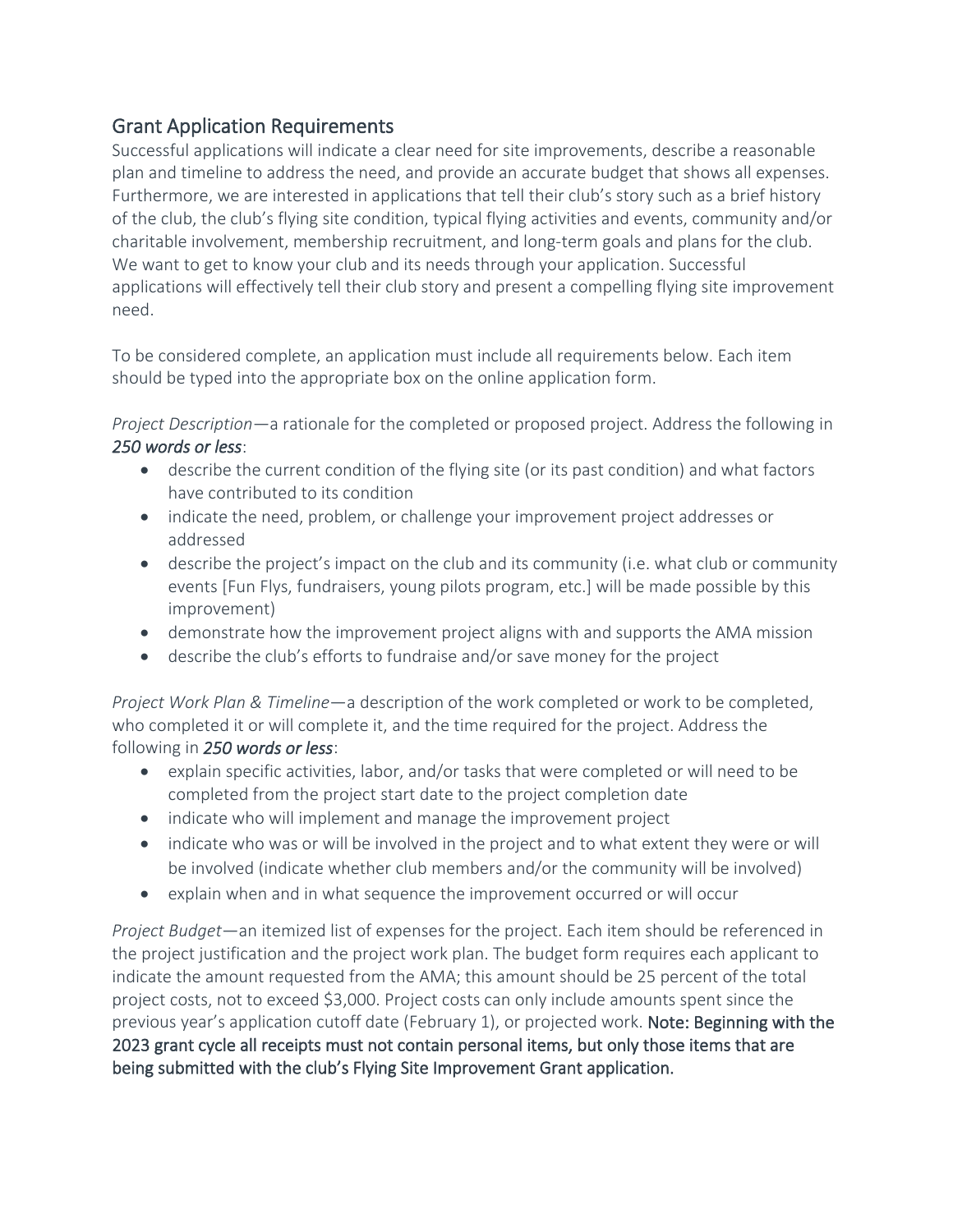*Appendices*—supplemental evidence of improvements needed. Please include the following:

#### Required

• photos of flying site conditions (before photos of what will be improved/what has been improved)

## **Optional**

- letter of support from external consultant or professional attesting to the conditions of the flying site and/or the need of the project
- Any additional materials the club would like to submit

*Note*: Only receipts or quotes that have been paid or will be paid for by the club are eligible for the grant program, and all receipts and/or estimates must equal the amount requested by the applicant. Other funding that the club may receive such as additional grants and/or individual monetary contributions do not qualify for reimbursement for the FSIG program. Any grant funds unused by the club must be returned to the AMA.

*Note:* Beginning with the 2023 grant cycle all receipts must not contain personal items, but only those items that are being submitted with the club's Flying Site Improvement Grant application.

## Submitting Your Application

Final applications must be submitted to the online application form by February 1, 2022. No late or incomplete applications will be accepted.

To promote successful applications, the AMA encourages applicants to submit an **optional** draft of their application no later than January 7, 2022 for preliminary feedback and review. This opportunity allows applicants a chance to submit a complete rough draft of their application, so they can receive preliminary feedback on their grant application. In this stage of the process, applications will be reviewed by the Donor and Programs Specialist and the club's District Vice President.

Applicants can notify—and are encouraged to notify— the Donor and Programs Specialist earlier than January 7 that they would like feedback. In order to receive feedback on your application draft, the applicant must begin and save the application as a draft when prompted to do so at the bottom of each page (click "Save Draft"). Please do not click Submit, which will submit your final application. Once it has been saved as a draft, the applicant must email the Donor and Programs Specialist a[t austinp@modelaircraft.org](mailto:austinp@modelaircraft.org) in order to receive the feedback. If an email is not sent, the application will not be reviewed. Feedback will be returned to applicants within two weeks of notifying the Donor and Programs Specialist.

### Note: Optional draft feedback does not guarantee your club's grant request will be filled by the judging committee.

Note: Applicants who opted for feedback must revise and submit their final application by February 1 to be considered for funding. Applicants who submit an optional draft but who fail to submit a final draft will not be considered for funding.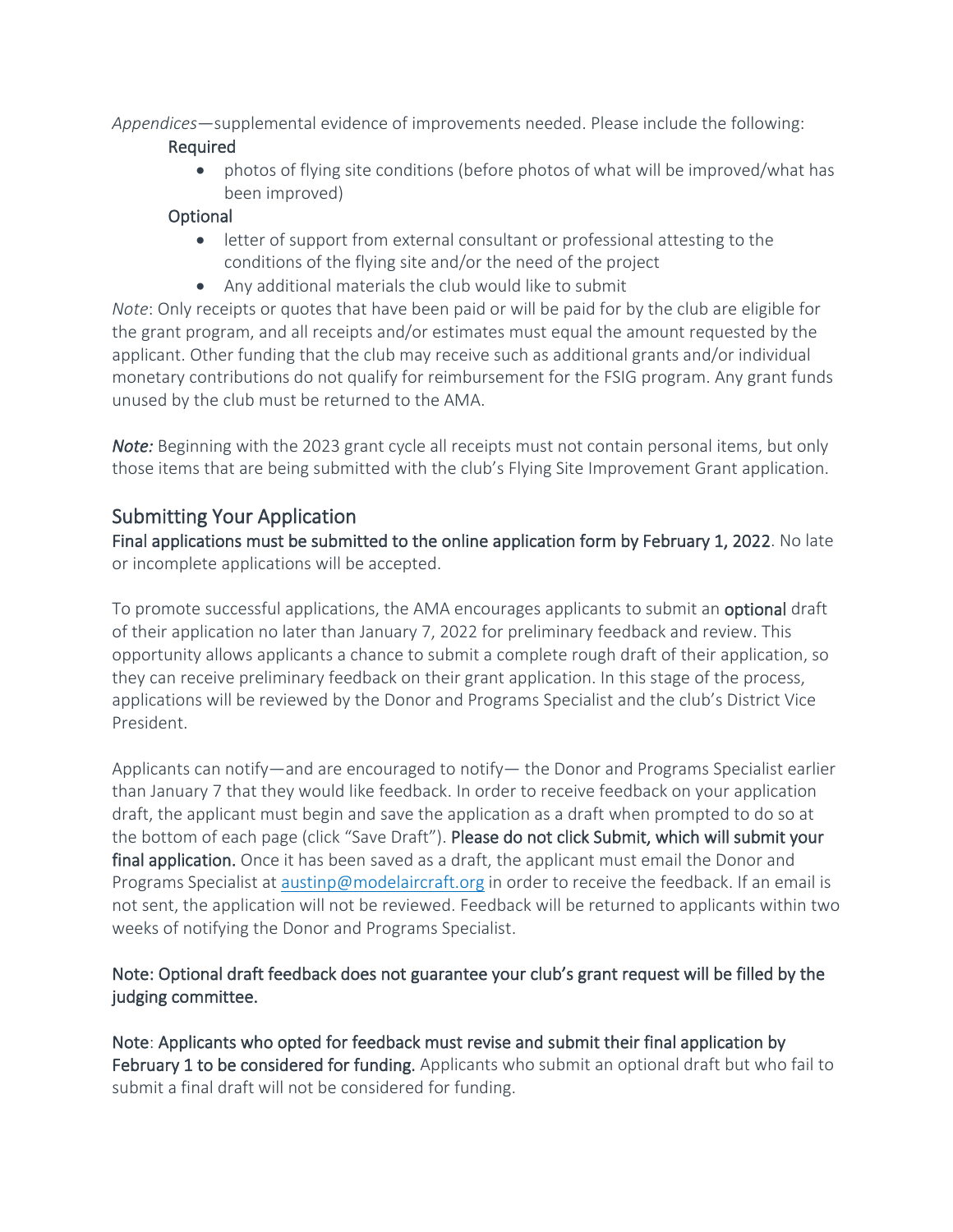Applications must be submitted by one club member who has been appointed by the club president. Each section of the grant application must be complete for the application to be eligible for committee review.

#### *Grant Review Process*

The grant review begins in February and ends in mid-April. After applications are received in February, they will be reviewed by the Grants and Programs Coordinator to ensure applicants are eligible to apply and that the application is complete.

After applications are reviewed for eligibility and completion, they will be made anonymous and sent to the FSIG review committee members by Monday, February 14, 2022. Members of the grant review are appointed from each district by the District Vice President. Each district is represented on the review committee. Furthermore, review committee members evaluate and score each application on the following criteria:

- project need
- project workplan & timeline
- impact on club & community
- alignment with AMA mission
- project budget

The committee members score each criterion between 0 and 4. [View the rubric in the AMA](https://www.modelaircraft.org/documents)  [Documents Center under "Grants"](https://www.modelaircraft.org/documents). The minimum number of total points an application can receive is 0 and the maximum number of points is 20 (or 27 with bonus points). Bonus points are intended to (a) prioritize clubs who have never received funding or who have not received funding in the last 3 years and (b) incentivize leader clubs. Bonus points can be added to application scores based on the following items:

- +5 points: clubs who have never received FSIG funding
- +1 point: clubs who have not received FSIG funding within the last three years
- +1 point: clubs who hold Bronze or Silver Leader Club status
- +2 points: clubs who hold Gold Leader Club status

For example, if a club who has never received FSIG funding obtains a final score of 19 points, five additional points would be added to their score, making their new score 24 points.

Applications receiving 5 points or fewer will not be considered for funding. Applications receiving 6 points or more will be considered for funding. Reviewers' scores for each application will be averaged and then the average score for each application will be ranked from highest to lowest. In the case of major discrepancies among reviewers' scores for an application, the AMA will assemble reviewers together to discuss the score differences. The application will then be rescored, and the average of the re-scores will be the official final score. Funding will be granted first to the higher-scoring applications until all grant funds have been distributed. After the review committee has scored applications, the list of recipients will be sent to the AMA Executive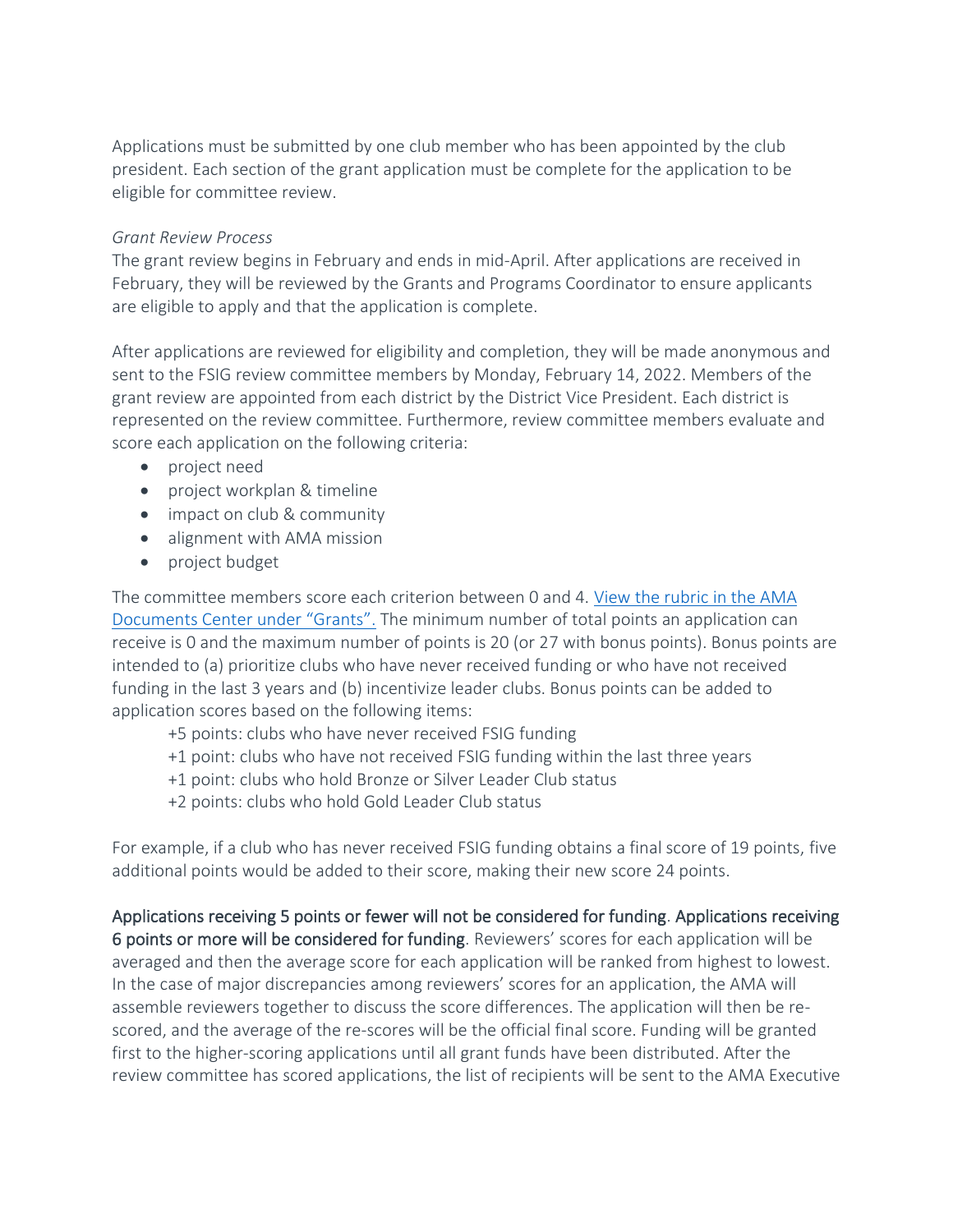Council for approval and be announced at the second quarterly (spring) meeting held in April each year.

#### *Award Information*

Immediately following the Executive Council's spring meeting (typically mid-April), all applicants will be notified of award results by email—regardless of whether they were awarded funds or not. Furthermore, the AMA will officially announce the grant recipients through its various communication and media channels. Club presidents and the district vice president will be notified as well when constituents in their district are awarded funding. Checks will be generated after the Executive Council's spring meeting and will be mailed to grant recipients shortly thereafter. Checks typically arrive to clubs in May.

#### *Reporting*

Clubs who received FSIG grant funds for a future project must complete their improvement project and submit a final report no later than 12 months after receiving FSIG funds. The final report assures the AMA that the project was completed and that all grant funds were used for the purposes described in the original application. Furthermore, the final report is stored for auditing purposes, thus the AMA must receive a report from every grant recipient. During the 12-month grant period, the AMA reserves the right to request updates from clubs via email or phone about the club's progress, the status of the project, and the projected completion date.

Furthermore, within 30 days of completing the improvement project, the club must submit their final report to the AMA, which should include a short project reflection; a finalized budget of expenses and receipts; and before and after photos of the project. All grant awardees will receive additional information at the time of their award notification about writing up the final report. Please note: clubs who complete their improvement project well within the 12-month timeline must still submit their reports within 30 days of completing the project. For example, if a club receives grant money April 15, 2022, they officially have until April 15, 2023 to complete their project; the final report would be due 30 days following, or no later than May 15, 2023. If a club completes their project, for example, September 2, 2022, they would have until October 2, 2022 to submit their final report.

Clubs who received retroactive FSIG grant funds for projects already completed *do not* need to submit a progress or completion report. The grant application submitted by the club serves as their completion report, assuming they submitted all the grant application materials (receipts, photos, etc.).

If a club determines that their project cannot be completed within a 12-month timeframe, a written explanation must be submitted to the Donor and Programs Specialist, indicating the project's status and anticipated completion date. If the completion date exceeds 18 months of the receipt of the grant, the AMA reserves the right to request the entire amount of the grant be returned. Also, please note: the project and final report must be completed and submitted *prior to the next year's application deadline* in order for the club to be eligible to apply again for FSIG funds.